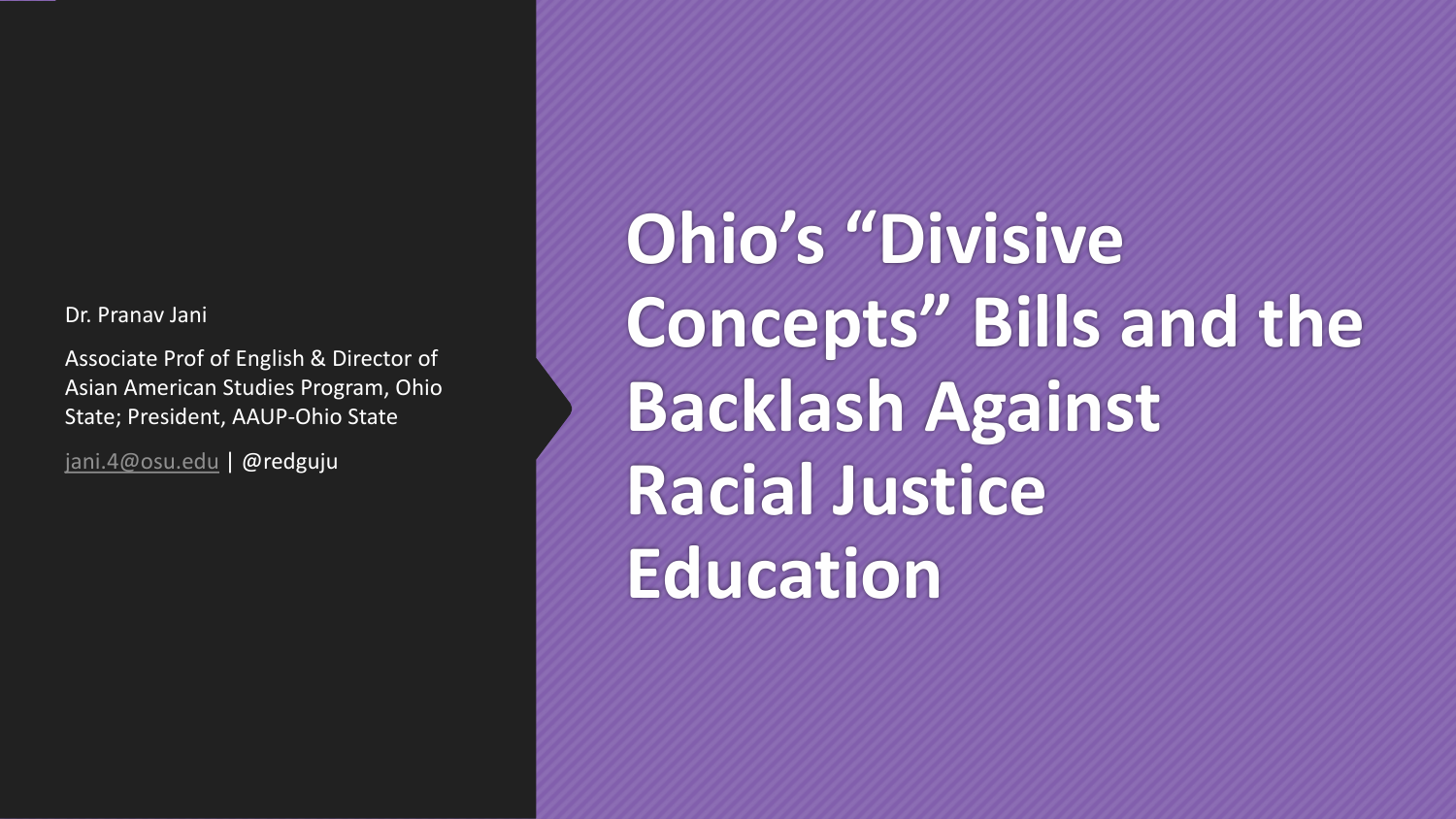## **1.What are "divisive concepts"?**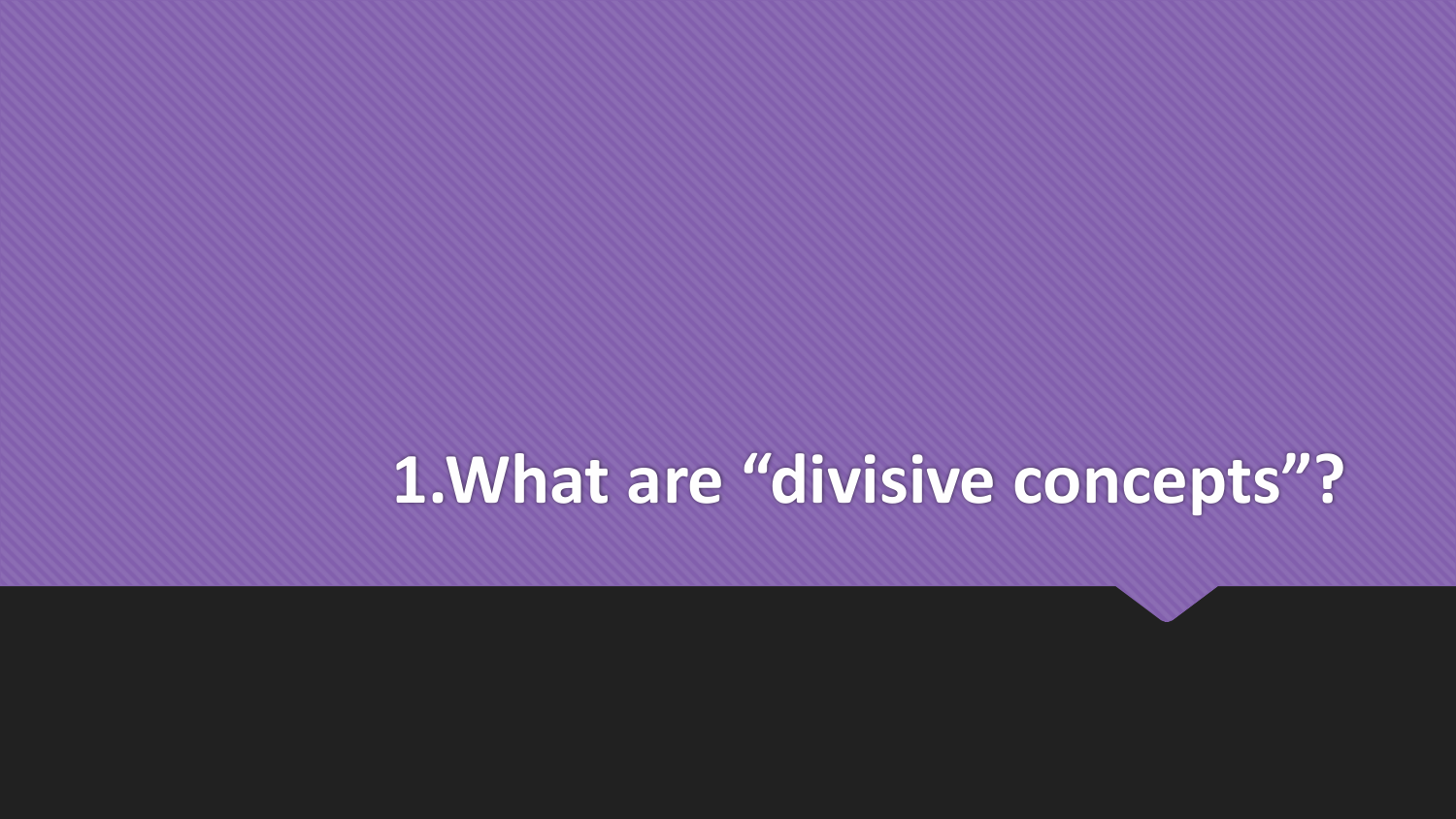**HB 327: "To Prohibit teaching, advocating, or promoting divisive concepts"**

- Presumes right of politicians to define "divisive concepts"
- Defines them in ways that reveal political attack on social justice education
- Lays out punishments for teachers, admins, and school boards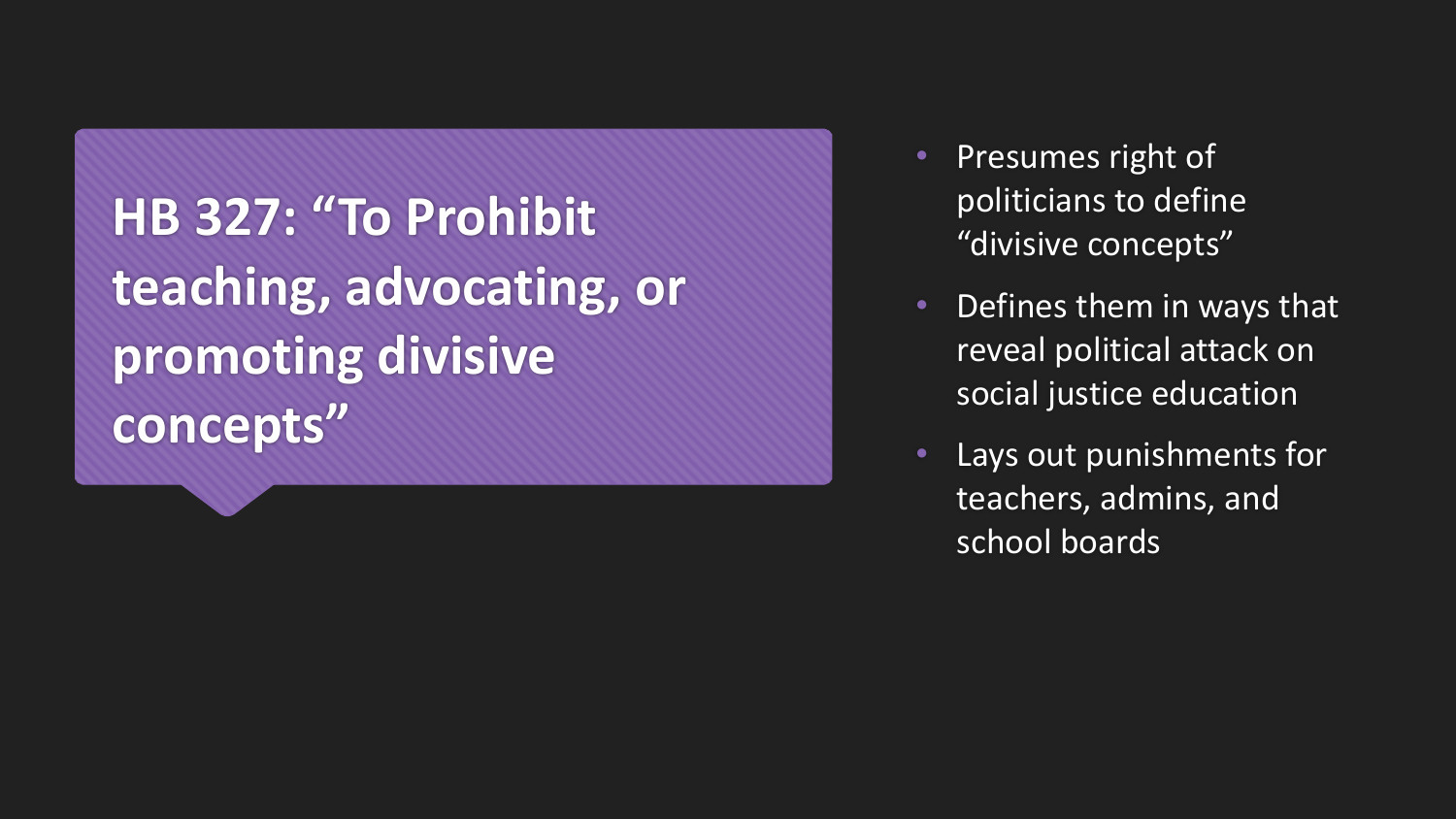## **Section 3313.6027 of Revised Code: A "divisive concept" is one that says…**

"One nationality, race, color,  $\boxed{?}$ ethnicity, religion, or sex is inherently superior to another nationality, race, color, ethnicity, religion, or sex as described in the "Civil Rights Act o 1964." (1.a)

> Opens innocuously, as if the bill is just opposed to discrimination...

"The United States is fundamentally  $\boxed{2}$ racist or sexist." (1.b)

> … but then paints a picture of the majority under attack by anti-national forces.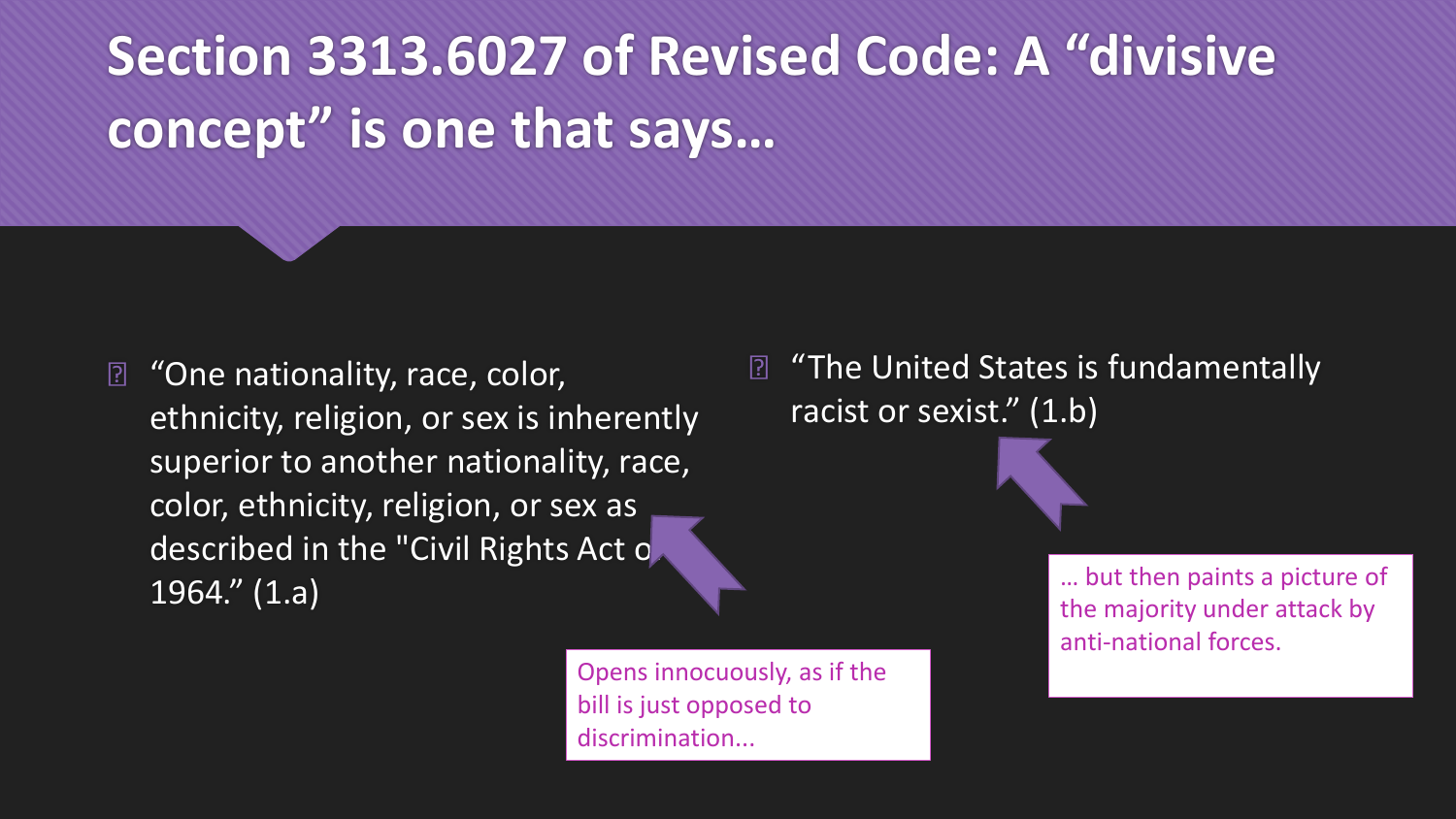## **…and…**

**E** "An individual, by virtue of the individual's nationality, race, color, ethnicity, religion, or sex, bears responsibility for actions committed in the past by other members of the same nationality, race, color, ethnicity, religion, or sex." (1.g)



Settles by law legitimate debates about history, responsibility, and change (like reparations for slavery)

**E** "Meritocracy or traits such as a hard work ethic are racist or sexist or were created by a particular nationality, race, color, ethnicity, religion, or sex to oppress another nationality, race, color, ethnicity, religion, or sex." (1.h)



Paints educators as anti-hard work, while banning legitimate debates about the US as a land of equal opportunity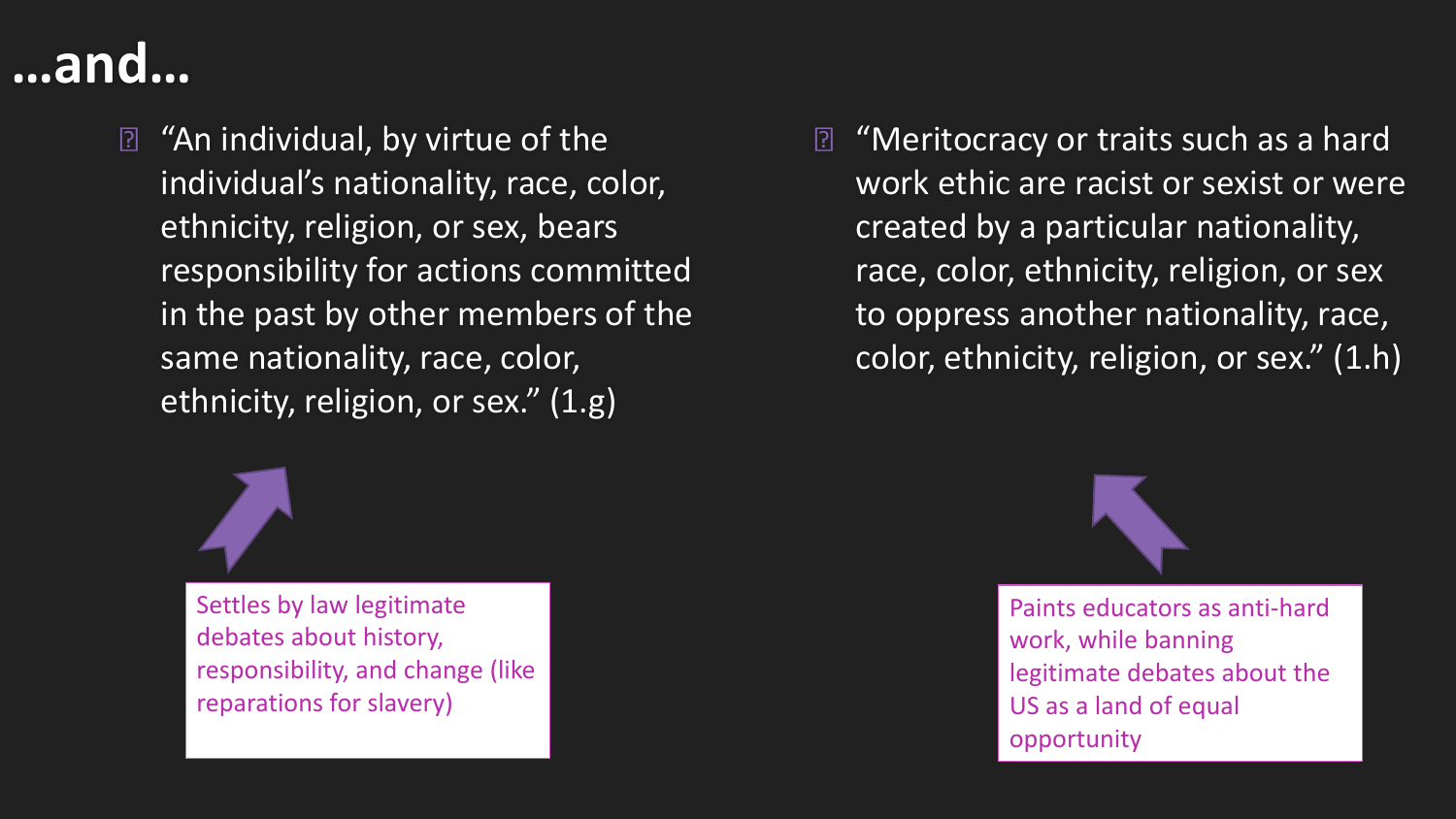## **Key change in HB 327 – Worth It?**



### Original bill: schools can't instruct or train in "divisive concepts"



Now: schools can teach them "objectively" but can't promote them



Who determines the difference between teaching and promoting?



The basic problem: politicians defining "divisive concepts," forcing their politics onto schools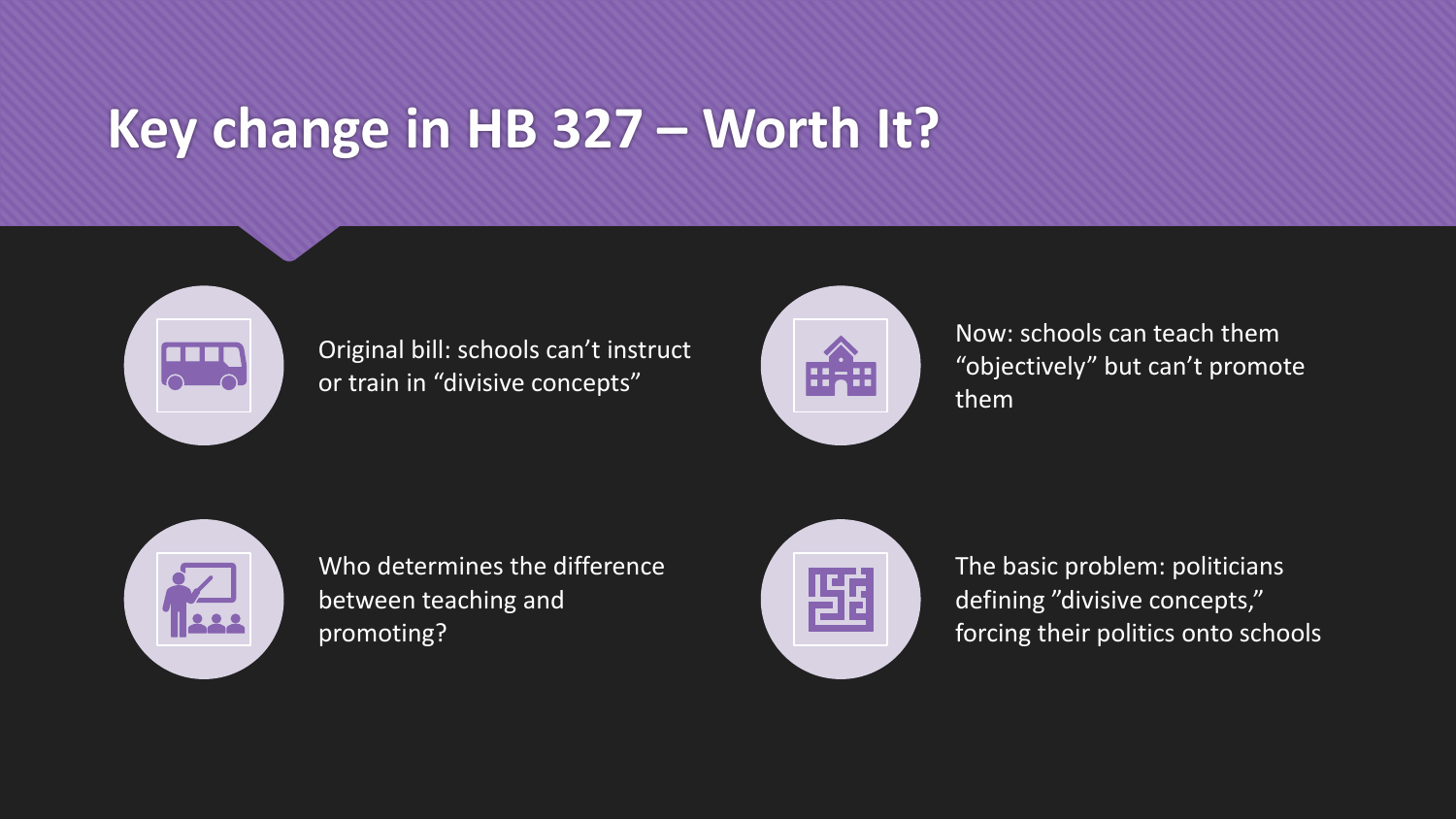## **2. FAQs around CRT**

HB 327 avoids reference to Critical Race Theory, but still part of national debate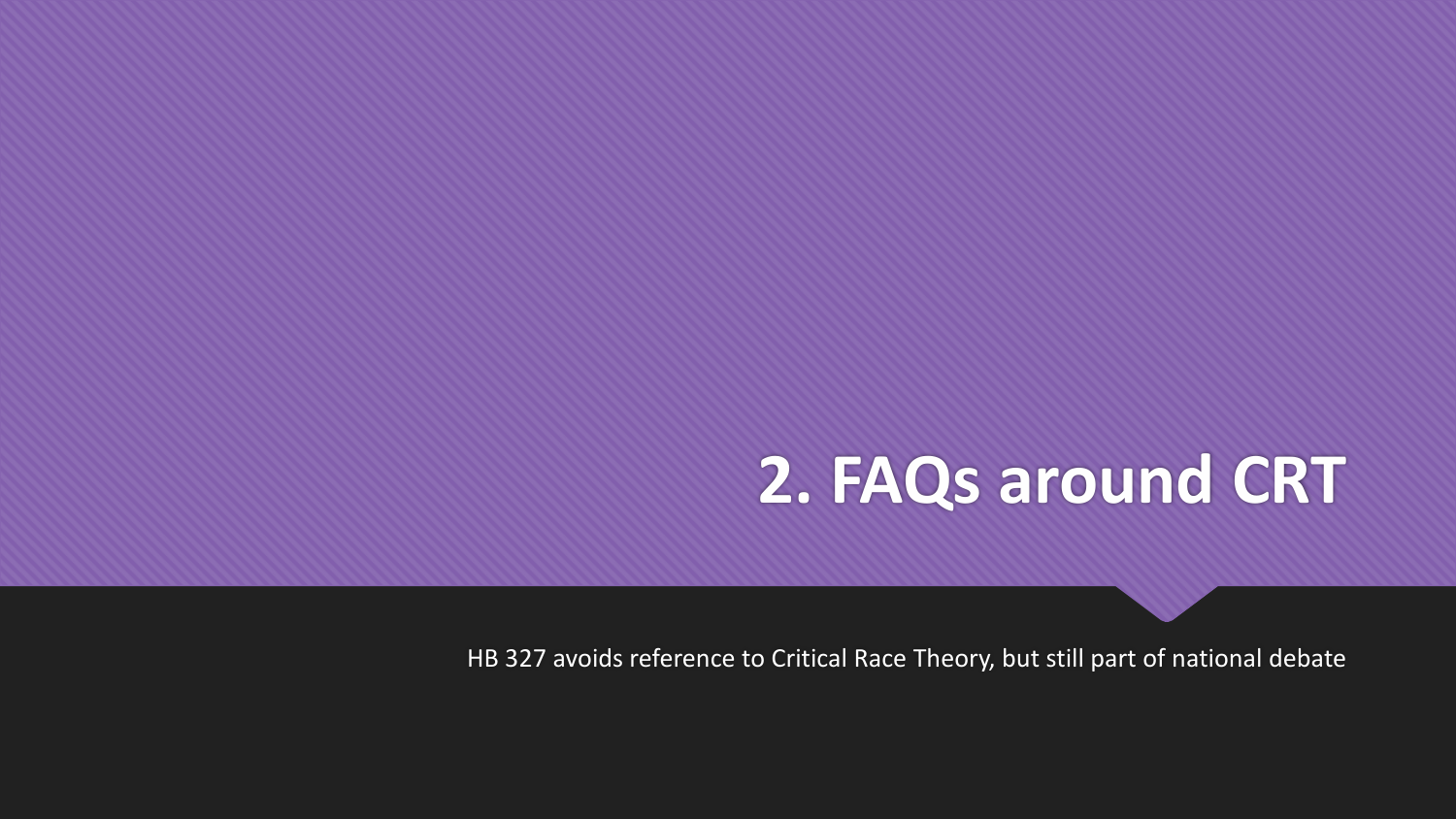# **Is CRT being taught in K - 12?**

No.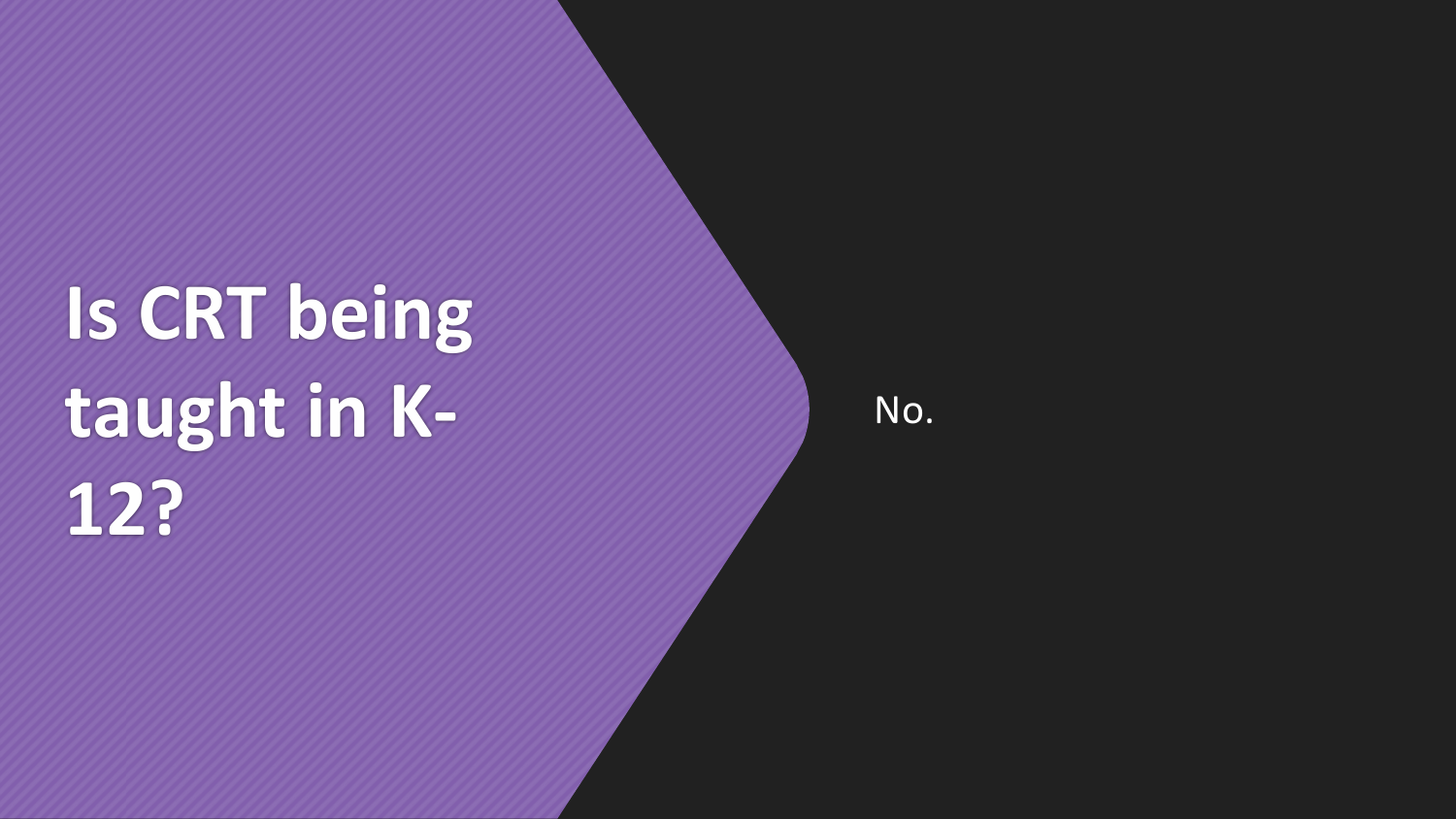# **What is Critical Race Theory?**

Critical Race Theory is a methodology and an approach to the study of law that emerged in the 1980s, developing from another field, critical legal studies.

CRT investigates, though the study of law, how race is embedded in the structure of US legal institutions.

CRT is taught in law schools, and its conclusions are investigated in some graduate classes in other fields.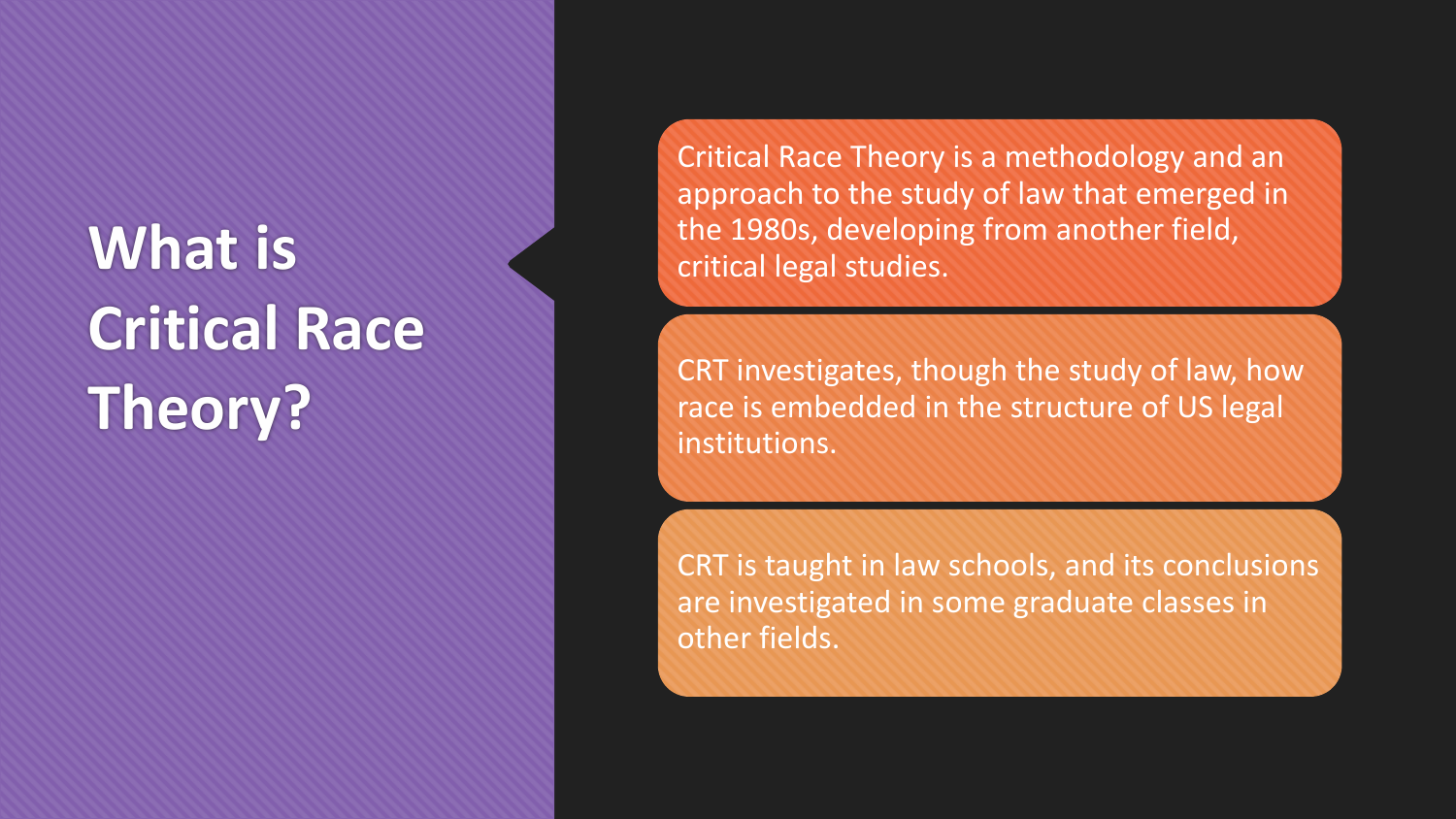**Does CRT have influence beyond law schools?**

Yes – by challenging the left/liberal paradigms

"Intersectionality" has challenged movements to understand that gender, sexuality, class, etc are interwined with race.

"Structural racism" has challenged the notion that individual education alone can solve the problem of racism.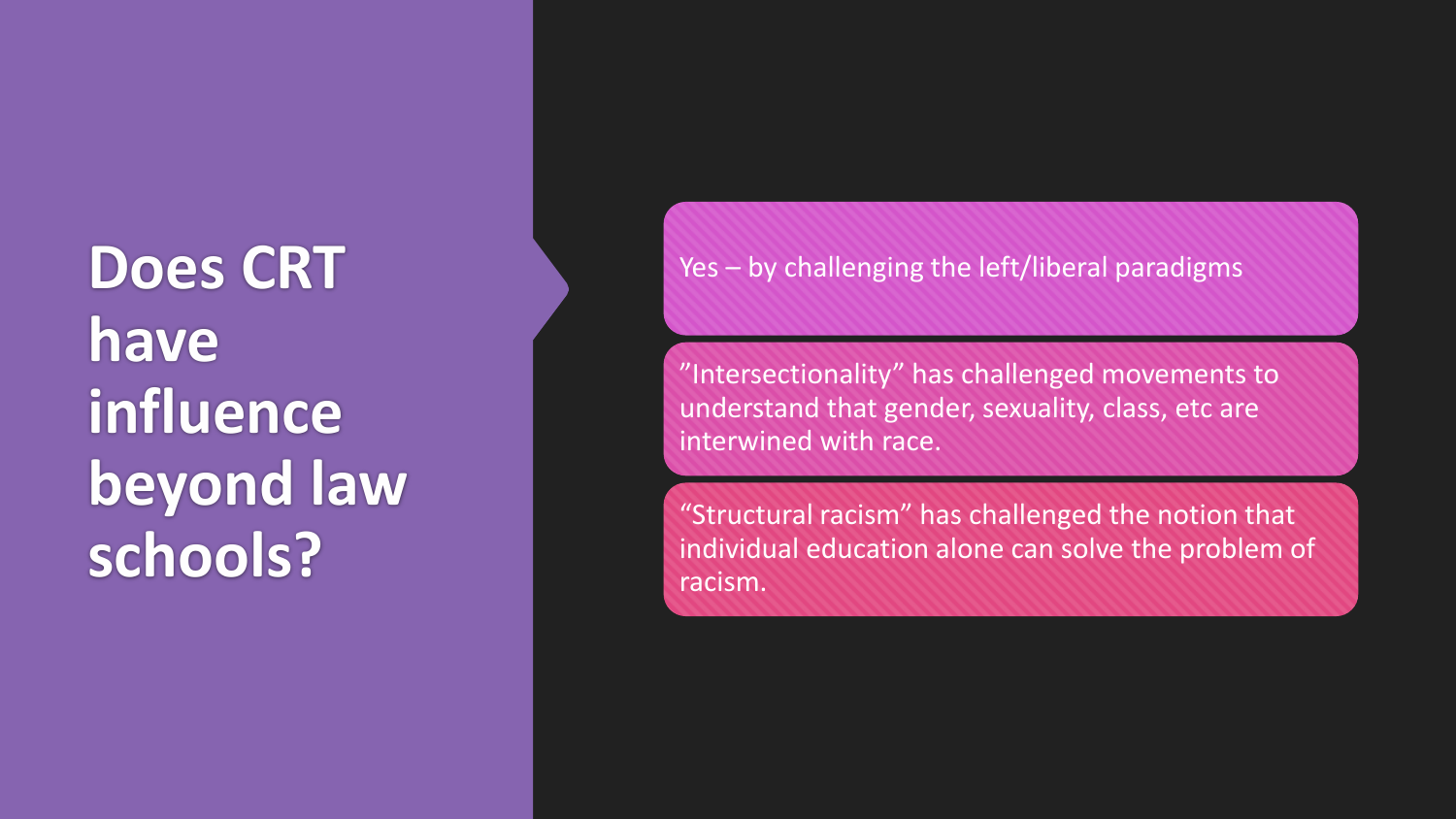## **3. A Classic Backlash**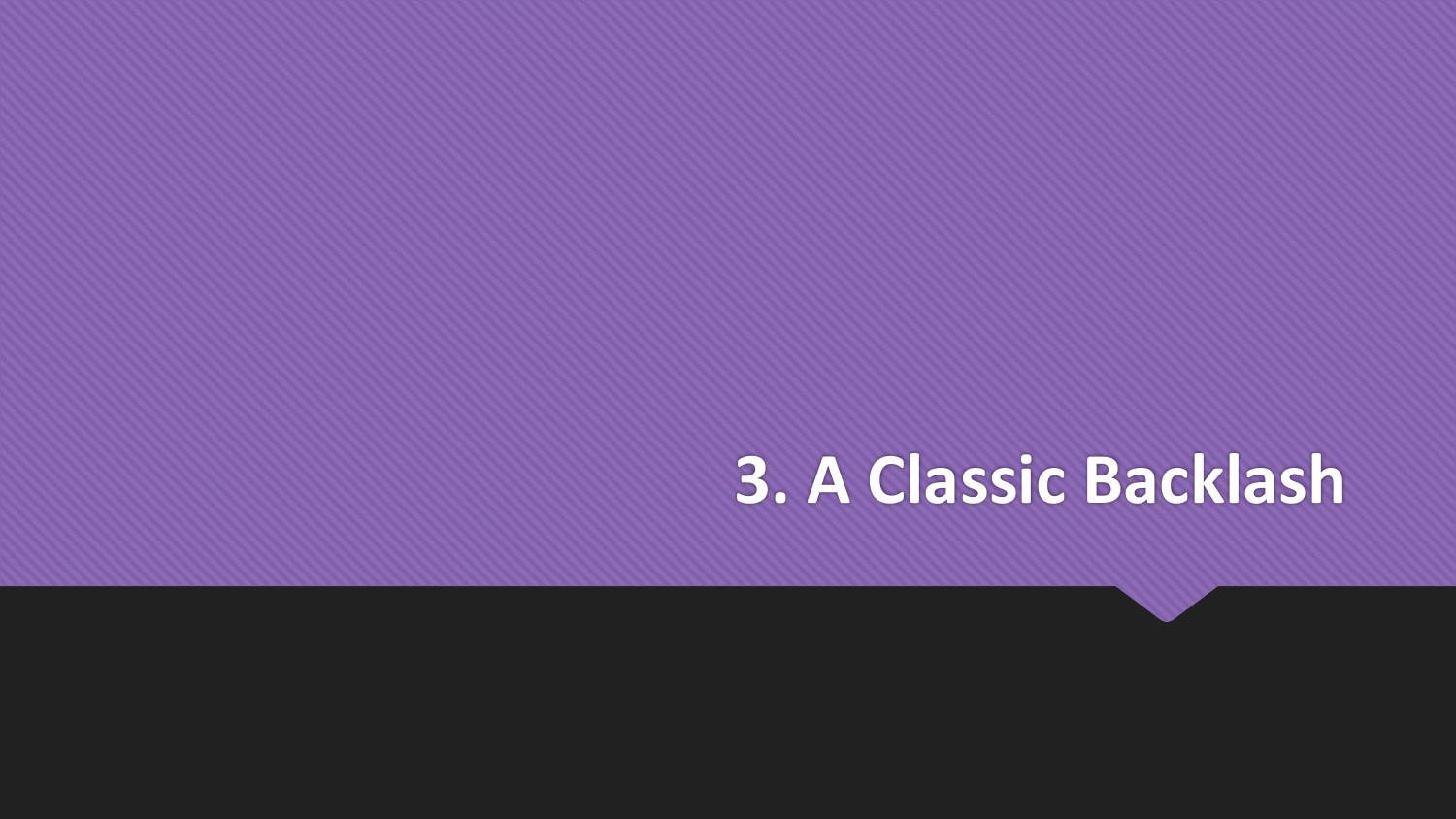**Why the attack on CRT? Why the "divisive concepts" bills?**

- Demands for racial justice in the US are always  $\boxed{?}$ followed by a backlash from the establishment – including in the realm of ideas and education.
- $\boxed{?}$ See Trump's September 2020 attack on the 1619 Project, Ethnic Studies, Howard Zinn, etc.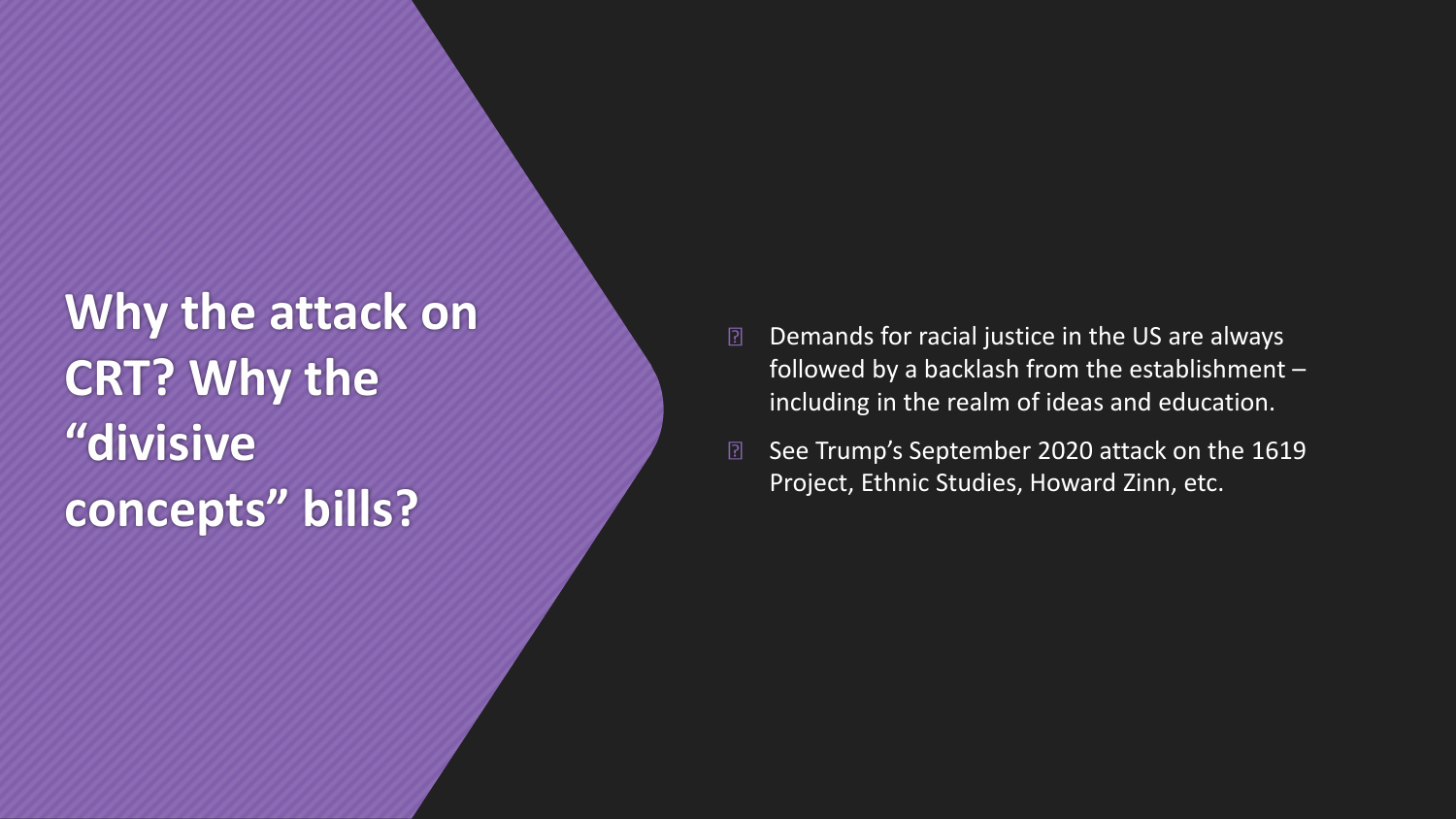### **Ohio: A Key Site of Police Violence and Resistance**